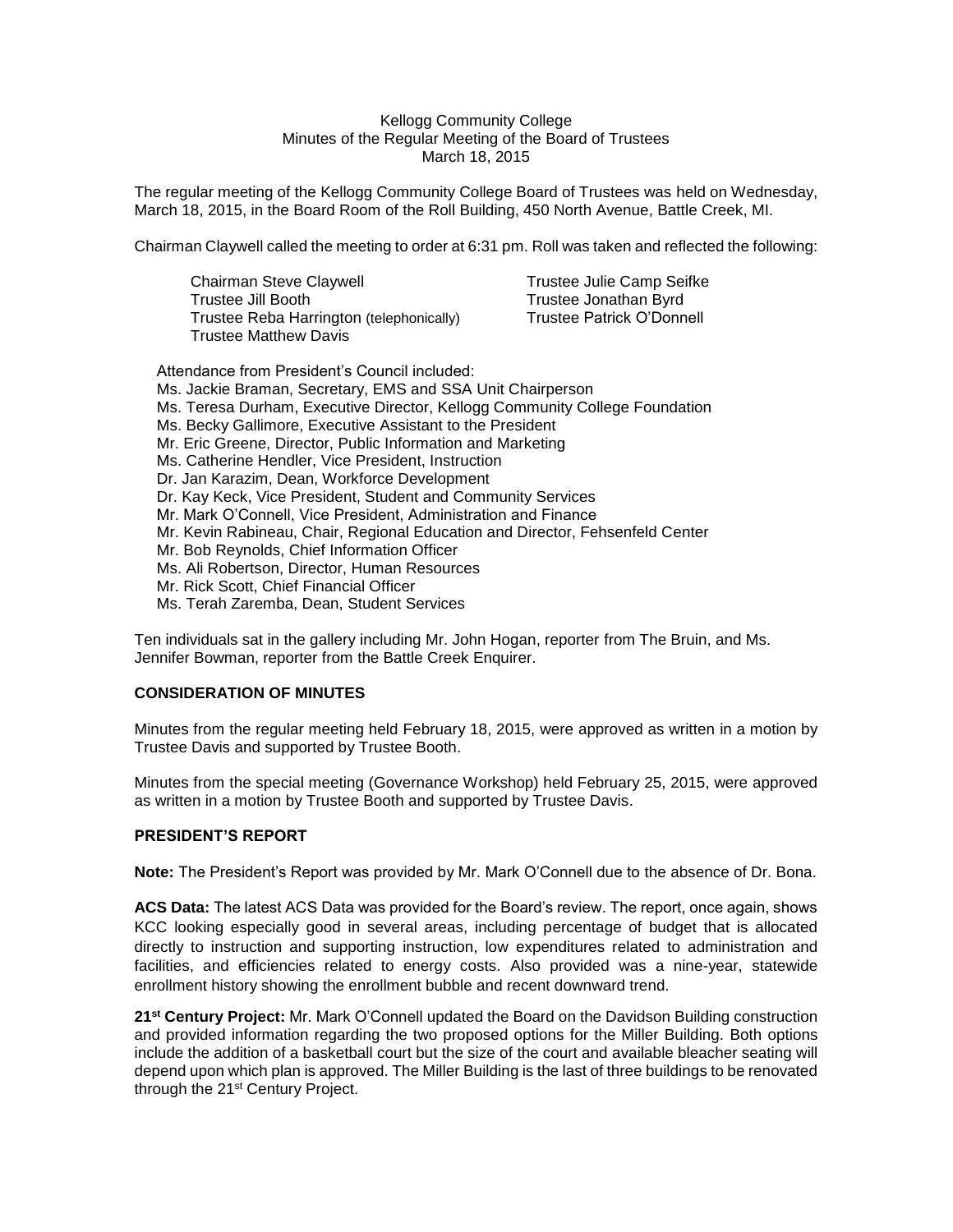**Legislative Update:** The Governor's proposed budget is still working its way through the legislature. Of particular interest is the proposed MNJTP funding and the proposal for MPSERS which will funnel funding through the schools and back to the State to offset the deficit in the MPSERS fund.

**Completion Data:** Ms. Catherine Hendler shared the college's draft response to the Higher Learning Commission's criteria on completion (criteria 4C), as well as a document highlighting the primary completion-related compliance reporting done by the college.

**2015 All-Michigan Academic Team Awards:** KCC students, Mr. Mitchell Tortelli and Ms. Taylor Lingbeek, will be recognized and named to the All-Michigan Academic Team in Lansing on March 24, 2015. Dr. Bona, Trustee O'Donnell, Dr. Keck, Ms. Catherine Hendler and Ms. Terah Zaremba will be in attendance for the awards.

**Medical Laboratory Technician (MLT) Program:** Information regarding the recommended closure of the MLT program was provided in the portal for the Board following a March 16, 2015, meeting of the MLT Advisory Board. Trustee Byrd made a motion to add the closure of the MLT program as an action item to the agenda. The motion was supported by Trustee Davis and approved by the Board.

### **Informational Items:**

- The KCC Bruin Bots 2014-15 Mid-year Report showing utilization of the grant funding from United Way was available for the Board to review.
- The KCC Foundation director's report from Ms. Teresa Durham was also made available for review.
- Scholarships and grants received for the month totaled \$5,160.80.

### **BOARD REPORTS AND REQUESTS**

**MCCA Board of Directors Meeting:** Trustee Byrd reported on highlights from the quarterly meeting of the MCCA Board of Directors held on March 13, 2015, at Oakland Community College in Farmington Hills MI. Mr. Byrd stated that while most of the focus was on state government, the MCCA also provided their annual report and talked about a few of the legislative issues they may become involved with.

**Strategic Governance Planning:** Trustee Davis and Ms. Teresa Durham provided information regarding a conference call held earlier in the day by the Strategic Governance Planning Committee. Notes from the February 25, 2015, workshop, and an updated survey based on responses from all Trustees, were provided to the Board. Chairman Claywell thanked those in attendance at the last workshop and appreciated the 100% participation. He also encouraged everyone to attend the next workshop scheduled for Wednesday, April 22, 2015, at 6:00 pm in the board room.

### **CITIZEN AND STAFF REQUESTS**

None

### **CLOSED SESSION**

Trustee Byrd supported the motion made by Trustee Davis to enter into closed session for the purpose of discussing a personnel issue and negotiations. The closed session was approved by unanimous roll call vote and began at 7:01 pm.

# **PUBLIC SESSION**

The Board returned to public session at 8:39 pm. At that time Dr. Dennis Bona was included in the meeting telephonically. Trustee Byrd made a motion to add items G, the President's retirement letter, and H, the appointment of an Interim President, to the action items. The motion was supported by Trustee Booth and approved by the Board.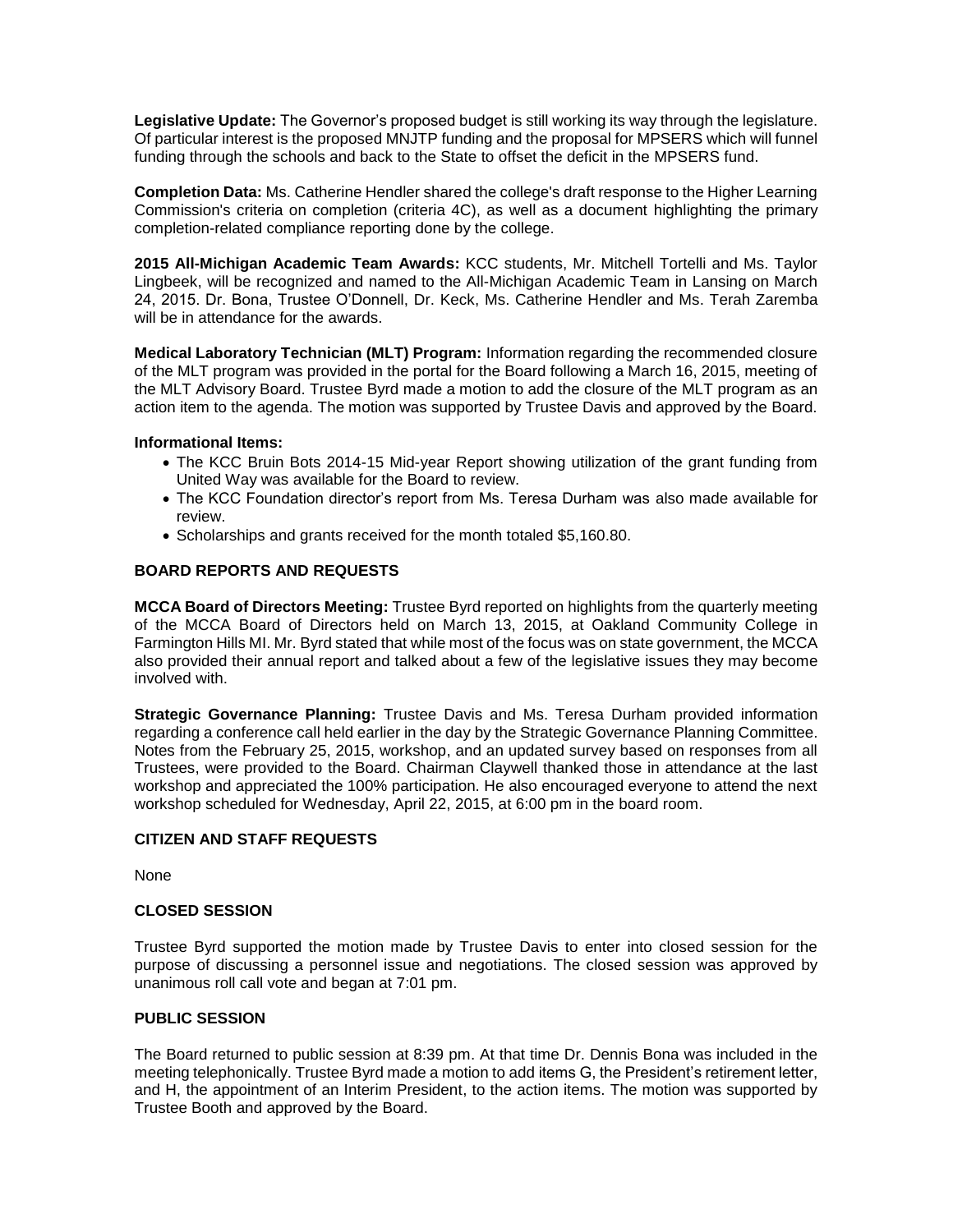#### **ACTION ITEMS**

**President's Retirement Letter:** Trustee Byrd made a motion to move to action item G, the President's Retirement Letter. Chairman Claywell then stated he was asked on behalf of Dr. Bona to read the following:

*"March 16, 2015*

*Board of Trustees,* 

*It is with great pride and sense of accomplishment that I am providing the Board of Trustees for Kellogg Community College with notice of my retirement after 34 years of service effective June 30, 2015. It has been both an honor and privilege to serve as Kellogg Community College's fourth president and I trust that the institution will continue to prosper in my absence. The College has provided me with extremely rich and rewarding career opportunities and has surrounded me with talented staff who have supported my every initiative enabling our mutual success. I am especially appreciative for the opportunities that I have had to serve the great community we live in and particularly the thousands of students whose lives were impacted by KCC during my tenure. I hope that KCC will stay the course in elevating the needs of the students and our community as is the number one priority.* 

*With sincere gratitude, Dennis Bona, Ed.D, President, Kellogg Community College"* 

Following the letter from Dr. Bona, Chairman Claywell read the following on behalf of the Board of Trustees:

*"On Behalf of the Board, we would like to first congratulate Dr. Bona on his new opportunity. He has served 34 years in many capacities at Kellogg Community College and we are appreciative for of all of his efforts. He has been a very dedicated and committed asset to the college. We wish him the best in his future. We would like to assure the staff, administration, citizens and students that the Board will work diligently and responsibly to fill this vacancy. Kellogg Community College has outstanding professionals at all levels that will assist us in our efforts. Because of them, we will continue to make KCC the best choice for continued education excellence. The board will be discussing a President Search that will be timely and transparent. We will be appointing an interim President tonight.* 

*Sincerely, The Board of Trustees Kellogg Community College"*

Trustee Byrd made a motion to accept the retirement of Dr. Dennis Bona as President of Kellogg Community College per the letter dated March 16, 2015. Trustee Davis supported the motion. When asked for discussion by Chairman Claywell, Dr. Bona asked to make a comment for the benefit of the Board, the community and the staff in the room. He continued with the following:

*"I would like to say publicly that I am appreciative that the Board of Trustees made a good faith effort to try to keep me at Kellogg Community College and extend my presidency but I do want to express that the opportunity that has been provided me in Minnesota is one that is simply too good for me to pass up. It's the right time for me and where I'm at in my career and I believe it is the right time for the good folks that will be served through Northland Community and Technical College in Minnesota. So I am looking forward to this and looking forward to a very smooth transition and I wish the Board and all of the folks at KCC and the Battle Creek Community well."*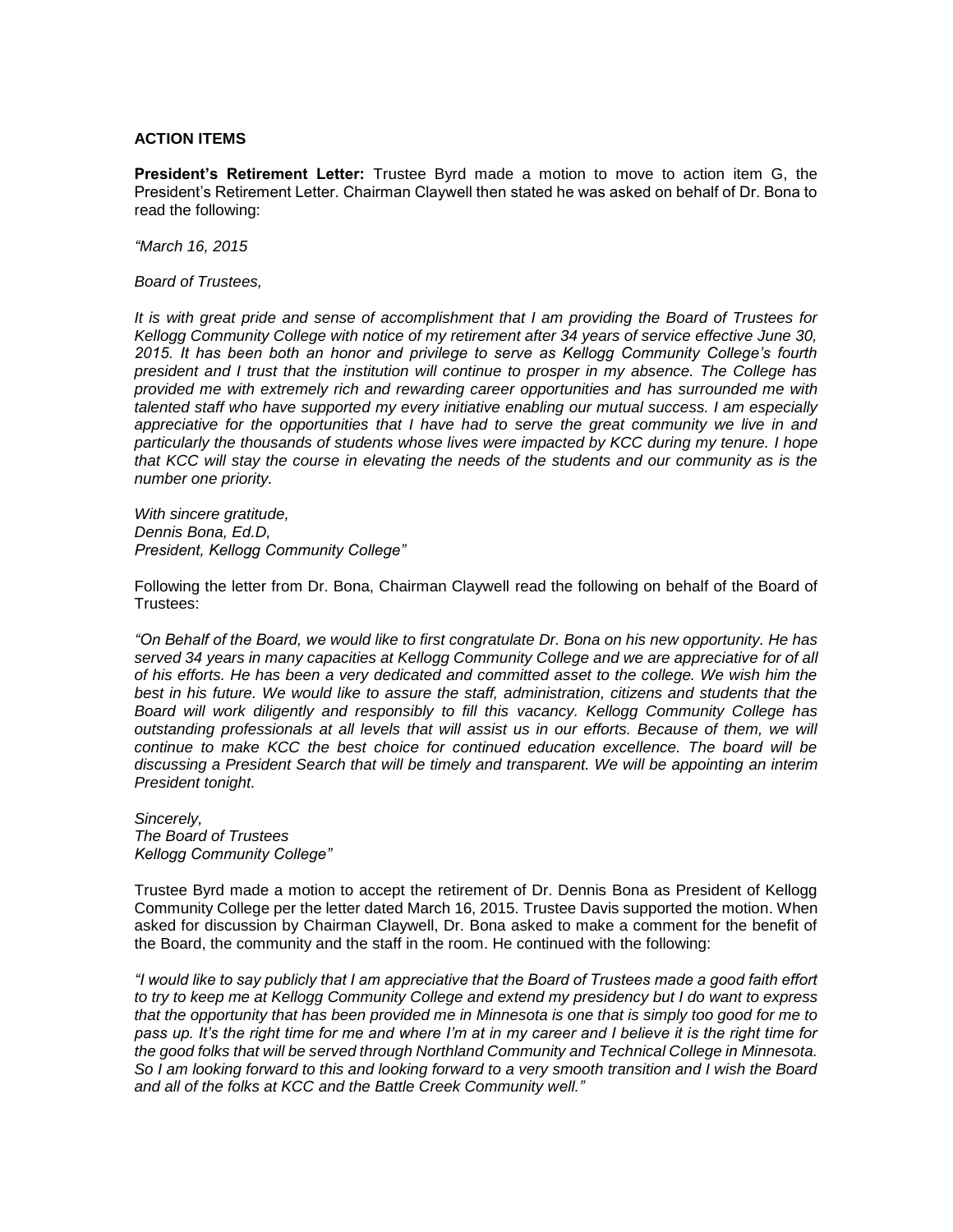With no further discussion, the Board accepted the retirement of Dr. Dennis Bona.

**Interim President:** Trustee Byrd moved to appoint Mr. Mark O'Connell as Interim President effective Thursday, March 19, 2015. The motion was supported by Trustee Davis. Trustee Davis added that the Board wished to see the transition as a win, win for everybody and they felt the best way to accomplish that was to start the transition as soon as possible. The Board expects Dr. Bona to continue to be a person the Board and the administration can rely on in the interim period and see it as a positive so Dr. Bona can focus on his pending transition and the Board can move KCC forward. Dr. Bona is expected to be at commencement to finish out the academic year with the graduates and will remain under contract until the end of June 2015. The day to day operations will be taken over immediately by Mr. O'Connell.

Trustee Harrington added that she wished to thank Chairman Claywell, as well as Dr. Bona, for the thoughtful manner in which all of this has taken place and the consideration given to the community. She also wished to for everyone to keep in mind the very, very positive programs that Dr. Bona has brought to the institution.

With no further discussion, the Board approved the appointment of Mr. Mark O'Connell as Interim President of Kellogg Community College effective March 19, 2015.

Dr. Bona then excused himself from the meeting.

**Financial Statements:** With a motion by Trustee Byrd, supported by Trustee Davis, the Board accepted the February 2015 financial statements as presented.

**Personnel:** The Board approved the following personnel items with a motion by Trustee Byrd, supported by Trustee Camp Seifke:

#### **New Hires**

| Tha Par   | Program Assistant, KCC Center for Diversity and Innovation<br>(effective March 2, 2015; Professional 1, 2014-2015 annual salary<br>\$43,670-prorated for the remainder of the 2014-2015 fiscal year) |
|-----------|------------------------------------------------------------------------------------------------------------------------------------------------------------------------------------------------------|
| Roy Tooke | Career Coach, Workforce Solutions<br>$\alpha$ offective March 0, 2015; Drefessional 1, 2014, 2015 appual solary                                                                                      |

(effective March 9, 2015; Professional 1, 2014-2015 annual salary \$45,959-prorated for the remainder of the 2014-2015 fiscal year)

**Dual Enrollment Tuition Rate:** With a motion by Trustee Byrd and supported by Trustee Davis, the Board approved the following dual enrollment tuition discount: 5% if a district spends less than \$25,000 annually, 10% if a district spends from \$25,000 up to \$50,000 annually, at which time anything \$50,000 or more would be discounted 15%. This was meant to simplify the terms compared to the original discount approved at the February meeting which called for a slightly different graduated scale.

**Compliance with Community College Act of 1966, Sec. 389.141 Board of Trustees; Annual Budget, Estimate:** After a brief explanation by Mr. Richard Scott, the Board approved a resolution estimating the amount of property taxes necessary for the 2016 fiscal year. The resolution was based on the assumption that it will be necessary for the Board to levy the full, voted millage next year. Trustee Booth supported the motion made by Trustee Byrd.